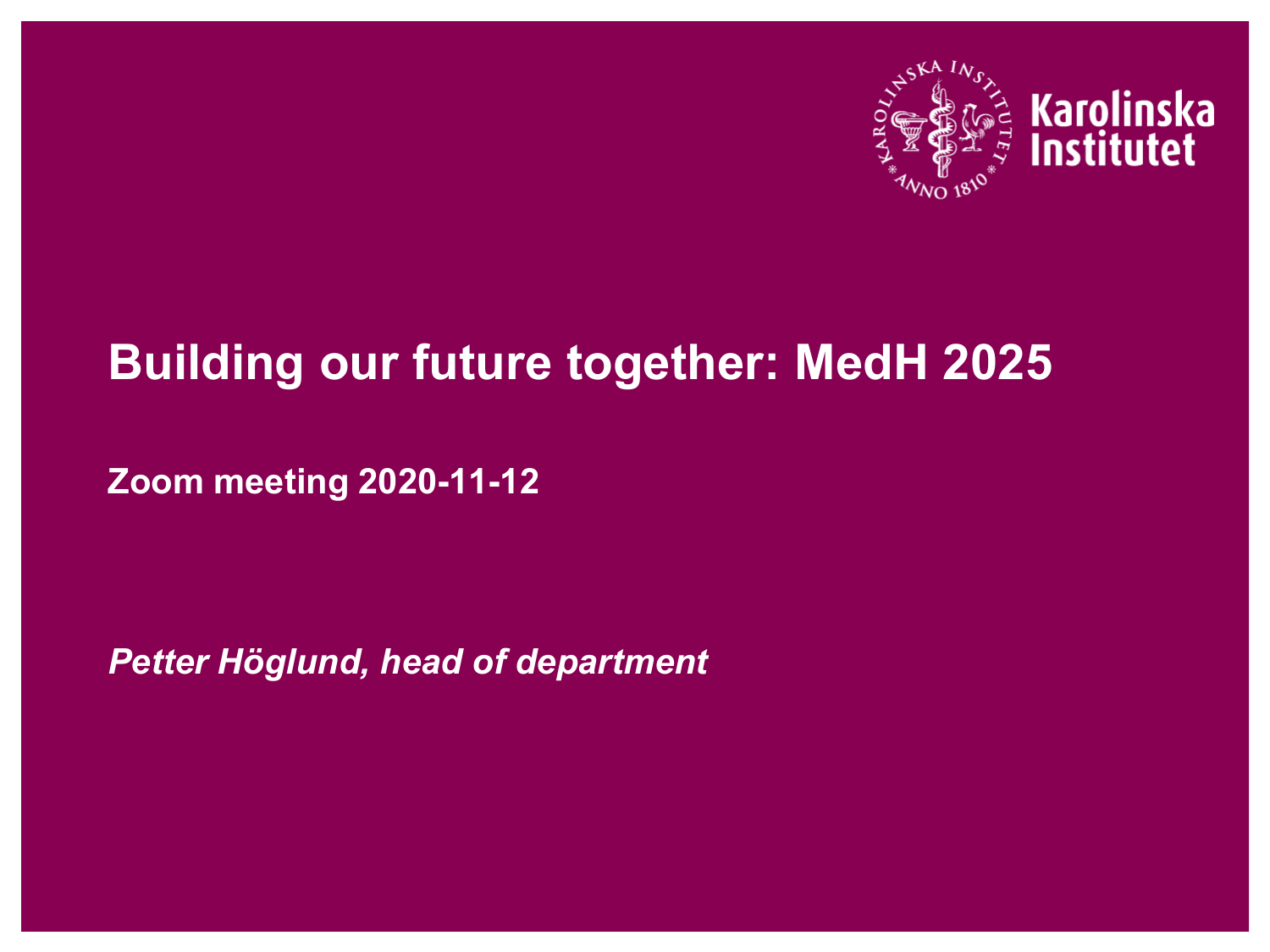

### **Building our future together: MedH 2025**

Outline for today:

- 1. A little about MedH
- 2. Strengths
- 3. Resource allocation to MedH 2020 (and beyond?)
- 4. Weaknesses, opportunities and threats
- 5. What is our vision?
- 6. Why do we need a strategy?
- 7. MedH 2025 how do we proceed from here?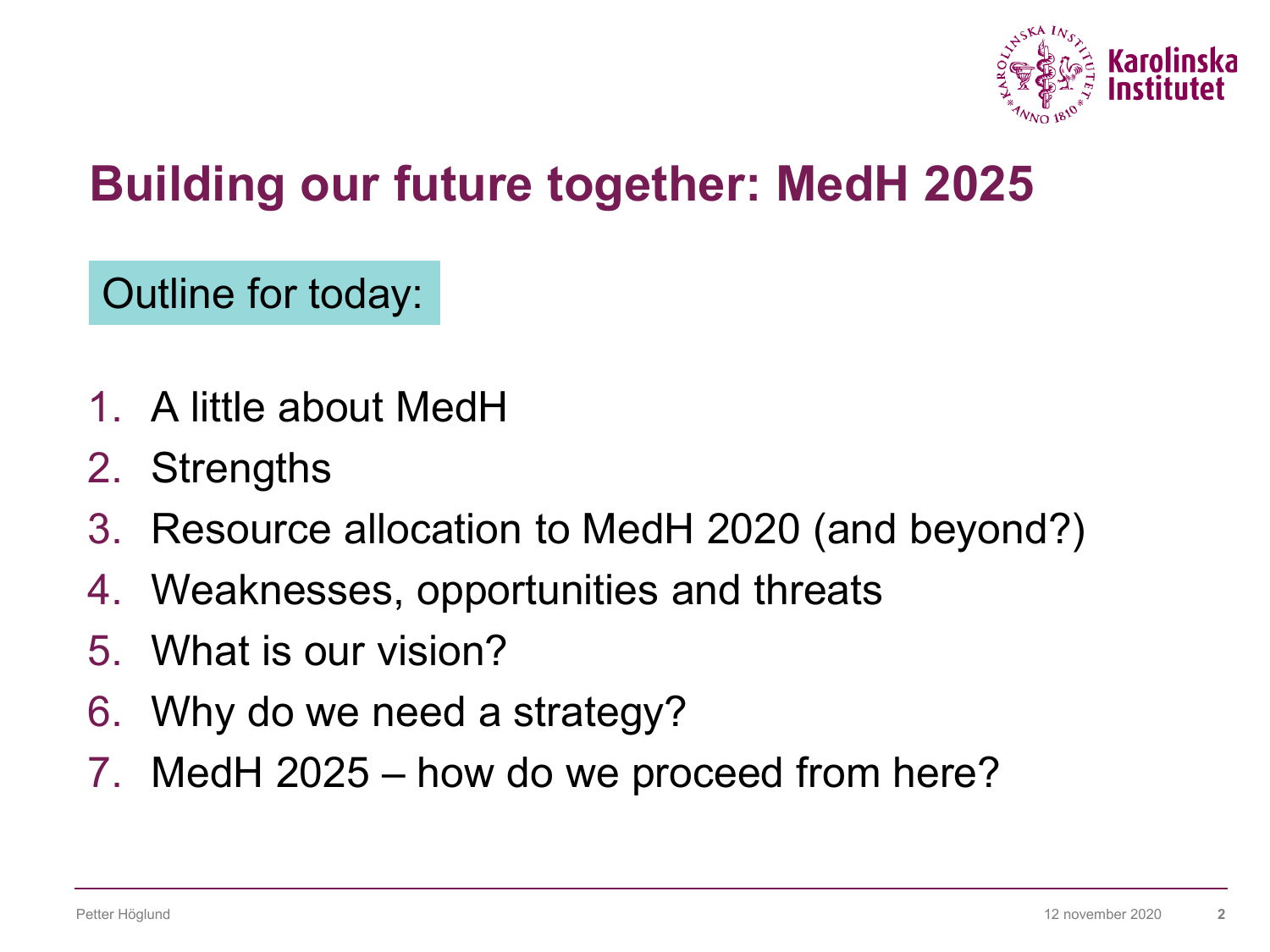

#### Management

Prefect: Petter Höglund Leadership group: prefect, head of administration, unit heads, GUA, FUA, prefect assistant

|                                  | <b>EDUCATION</b>                                        |                                                                                                                                                                                                             | <b>SAMVERKAN</b>                                         |                                                                        |                               | <b>DOCTORAL EDUCATION</b>            |                                             |                                  | <b>WORK ENVIRONMENT</b>                                                                    |                                                              |  |
|----------------------------------|---------------------------------------------------------|-------------------------------------------------------------------------------------------------------------------------------------------------------------------------------------------------------------|----------------------------------------------------------|------------------------------------------------------------------------|-------------------------------|--------------------------------------|---------------------------------------------|----------------------------------|--------------------------------------------------------------------------------------------|--------------------------------------------------------------|--|
| Agneta Månsson-Broberg           |                                                         |                                                                                                                                                                                                             | Pref, HA, HR, union                                      |                                                                        | <b>Mattias Svensson</b>       |                                      |                                             | Annamaj Stolt/Julian Walfridsson |                                                                                            |                                                              |  |
| Adminisatration<br>Klas Karlsson | <b>Medical Case</b><br>Center<br><b>Jonas Nordquist</b> | Hematology<br>Eva Hellström-<br>Lindberg                                                                                                                                                                    | Infection/Derm<br><b>Anders</b><br>Sönnerborg            |                                                                        | Endocrinology<br>Mikael Rydén | <b>ICMC</b><br>Christer<br>Betsholtz | Gastro/Rheuma<br>Annika<br><b>Bergquist</b> |                                  | <b>CIM</b><br>Anna Norrby-<br><b>Teglund</b>                                               | Cariology/pulm<br>Mats Jensen-<br><b>Urstad</b>              |  |
| Economy<br><b>Therese Lind</b>   |                                                         | <b>Alici</b><br>Hellström-<br>Lindberg<br>Höglund<br>Luc.<br>Carlsten<br><b>Bryceson</b><br>Nahi<br>Ungerstedt<br>Walfridsson<br>Jacobsen<br>Qian<br>Woll<br>Wahlin<br>Lehmann<br>Lundin<br>Ogawa (g. prof) | Lindqvist<br>Weiland<br>Sönnerborg<br>Aleman<br>Emtestam | Arner<br><b>Bolinder</b><br><b>Dahlman</b><br>Laurencikiene<br>Mejhert |                               | Betsholtz<br>Björkegren<br>Knöll     | Bergquist<br>Stål<br>Wahlin<br>Hagström     |                                  | Aouadi<br>Björkström<br><b>Brighenti</b><br><b>Buggert</b><br><b>Chambers</b>              | Jensen-Urstad<br>Månsson-Broberg<br>Dahlén<br><b>Bossios</b> |  |
| <b>HR</b><br>Annamaj Stolt       |                                                         |                                                                                                                                                                                                             |                                                          | Rydén<br>Angelin<br>Eriksson<br>Parini<br><b>Rudling</b>               |                               |                                      |                                             |                                  | Flodström-<br><b>Tullberg</b><br><b>Gredmark Russ</b><br>Klingström<br>Ljungberg           |                                                              |  |
|                                  |                                                         |                                                                                                                                                                                                             |                                                          |                                                                        |                               |                                      |                                             |                                  | Malmberg<br>Michaelsson<br>Mjösberg<br>Norrby-Teglund<br>Sandberg<br>Svensson<br>Willinger |                                                              |  |
|                                  |                                                         |                                                                                                                                                                                                             | 58 research groups in 7 units (soon 6)                   |                                                                        |                               |                                      |                                             |                                  |                                                                                            |                                                              |  |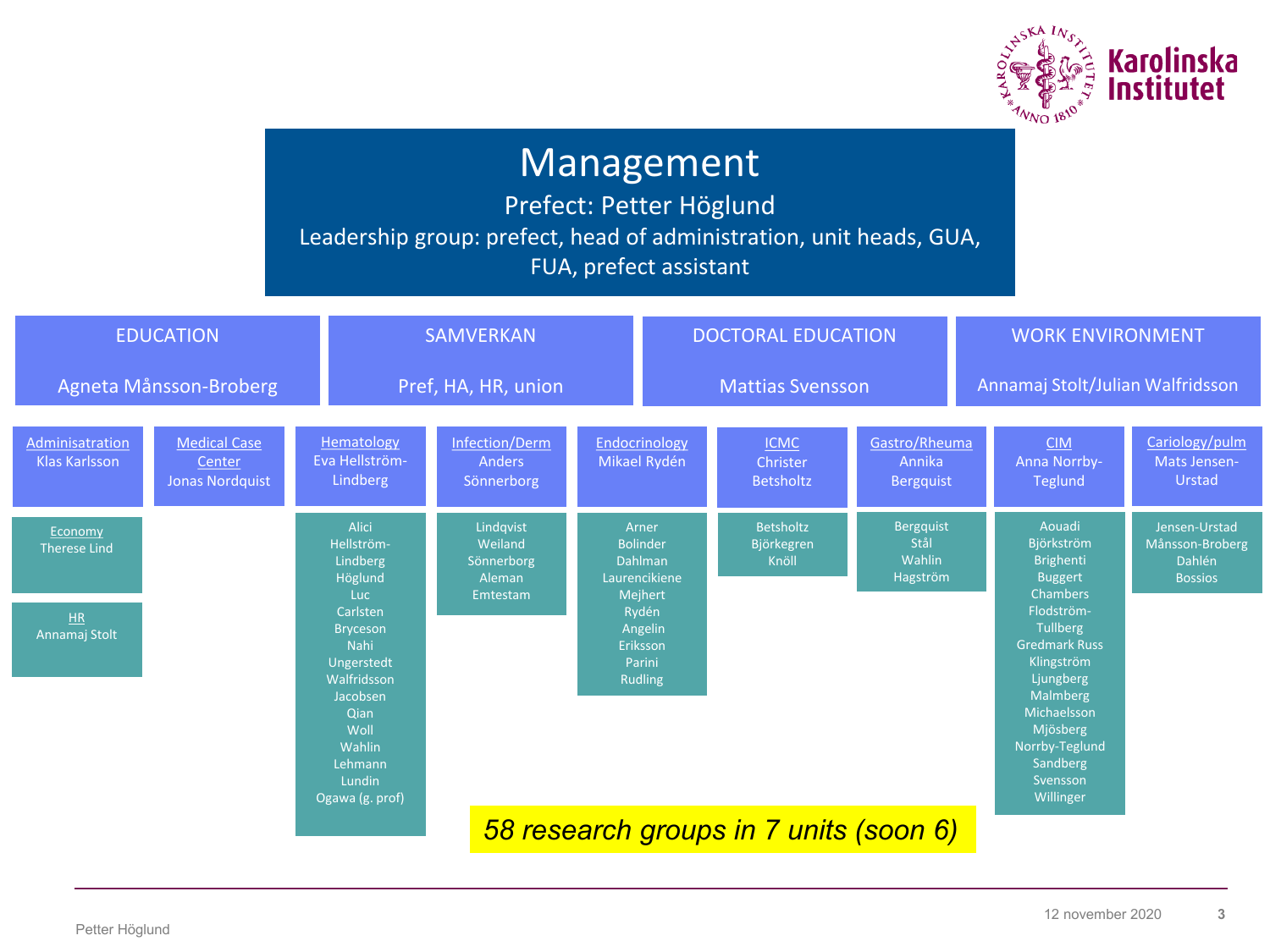## **MedH Leadership group**



#### **Members**

- **Petter Höglund, head of department**
- Klas Karlsson, head of administration
- **Ulrika Markne, prefect assistant**
- Agneta Månsson-Broberg, basic education
- **Mattias Svensson, doctoral education**
- Eva Hellström-Lindberg, HERM *(DP)*
- Anna Norrby-Teglund, CIM *(DP)*
- **Annika Bergquist, gastro/rheuma/derm**
- **Anders Sönnerborg, infection**
- **Mikael Rydén, endocrinology**
- **Mats Jensen-Urstad, cardiology/pulm**

#### **Meetings**

- Twice per month
	- $\rightarrow$  First Wed per month 1500-1700
	- $\rightarrow$  Third Wed per month 1500-1600
- Extra when needed (Covid crisis meetings)
- **Communication outside meetings in** specific question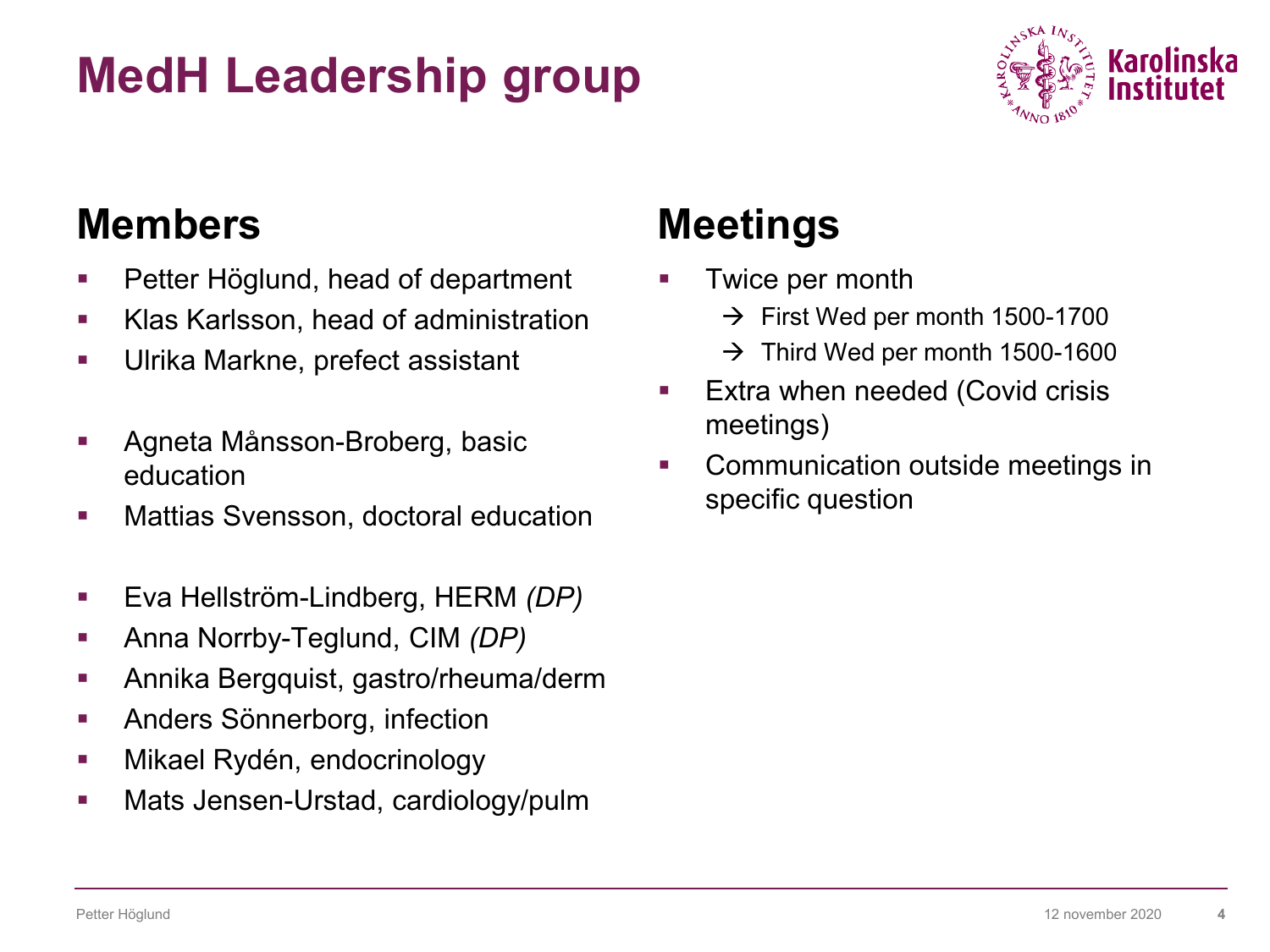

### **MedH – Strengths**

- Strong translational research on common diseases with good access to clinical material
- **Nodern laboratories with basic and clinical scientist (Neo, Ana** Futura)
- **Nany well-financed young groups**
- Several clinical research laboratories integrated in medical units
- **Financially stable and well structured core facilities**
- Well functioning educational programmes and doctoral training
- **Far-reaching high quality administrative support**
- Good economy built up over several years of competent and judgmental leadership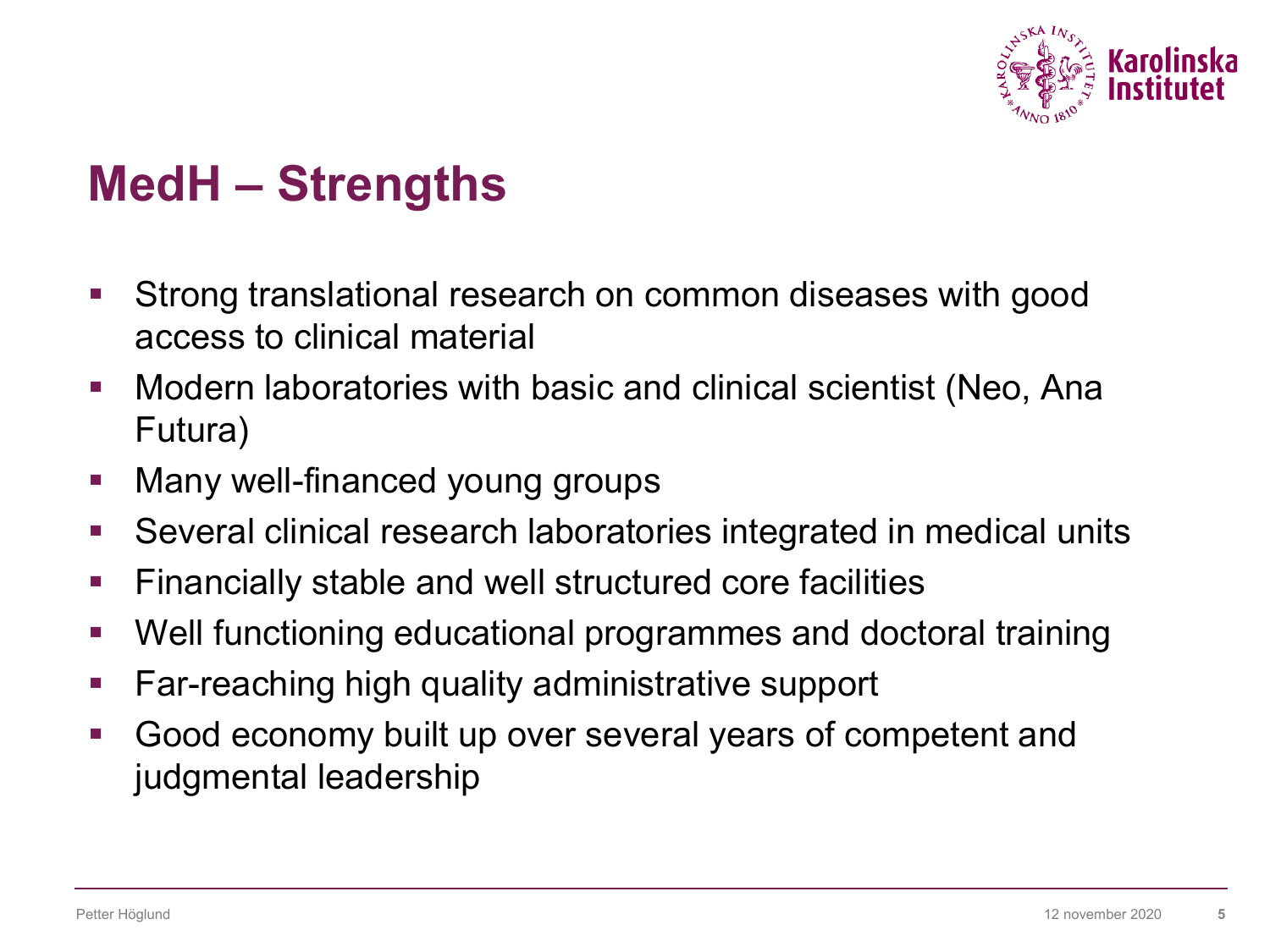

#### **KI RESOURCE ALLOCATION TO DEPARTMENTS IN 2020 BASED ON RESEARCH ACTIVITY (%)**

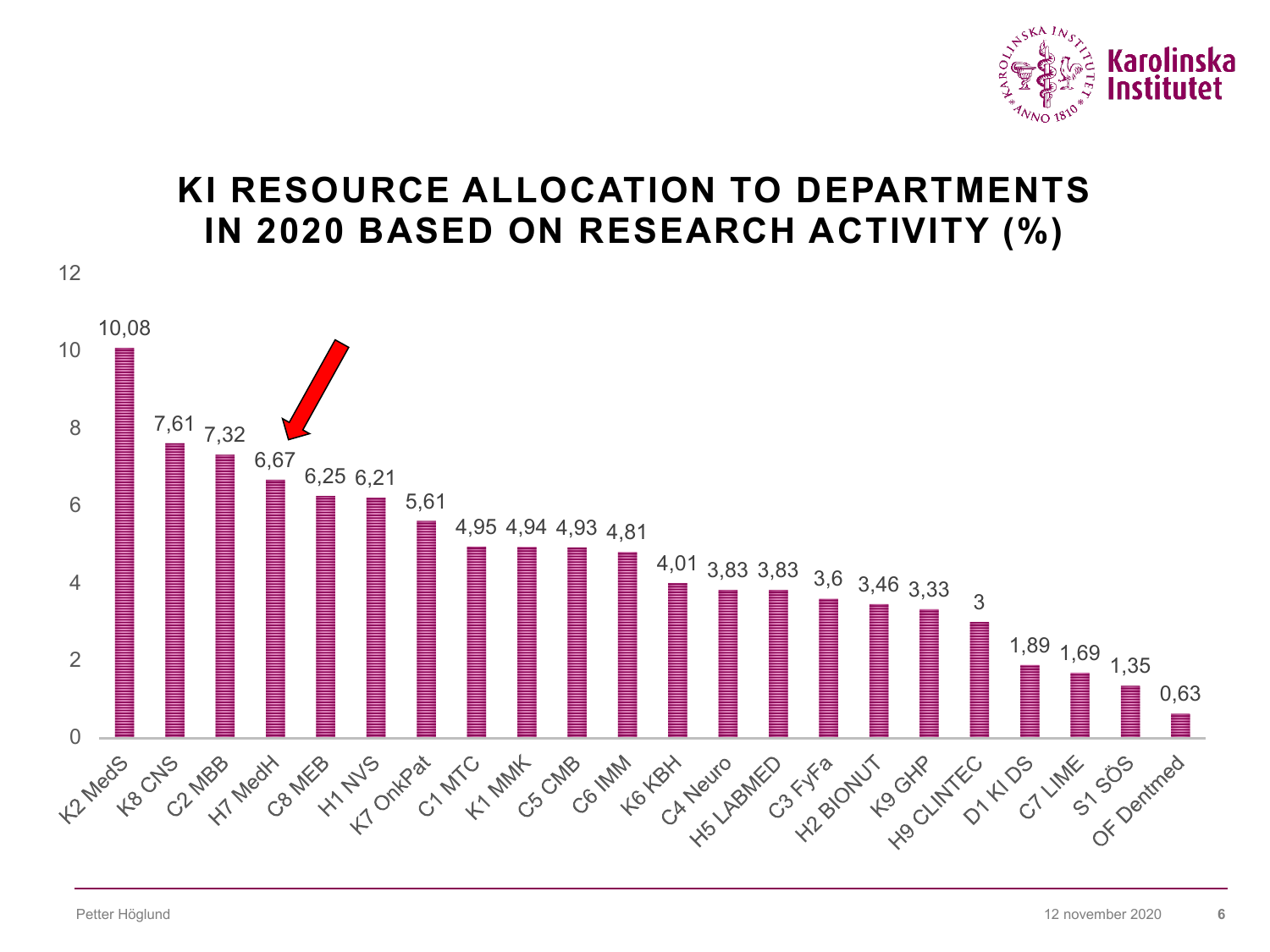

### **The Swedish Research Council (VR) 2020**

- **11 grants in total** 
	- $\rightarrow$  Shared second place among KI departments
- 5 establishment grants (etableringsanslag)
	- $\rightarrow$  38% of all establishment grants at KI (13) and 17% of all establishment grants in Sweden (30)

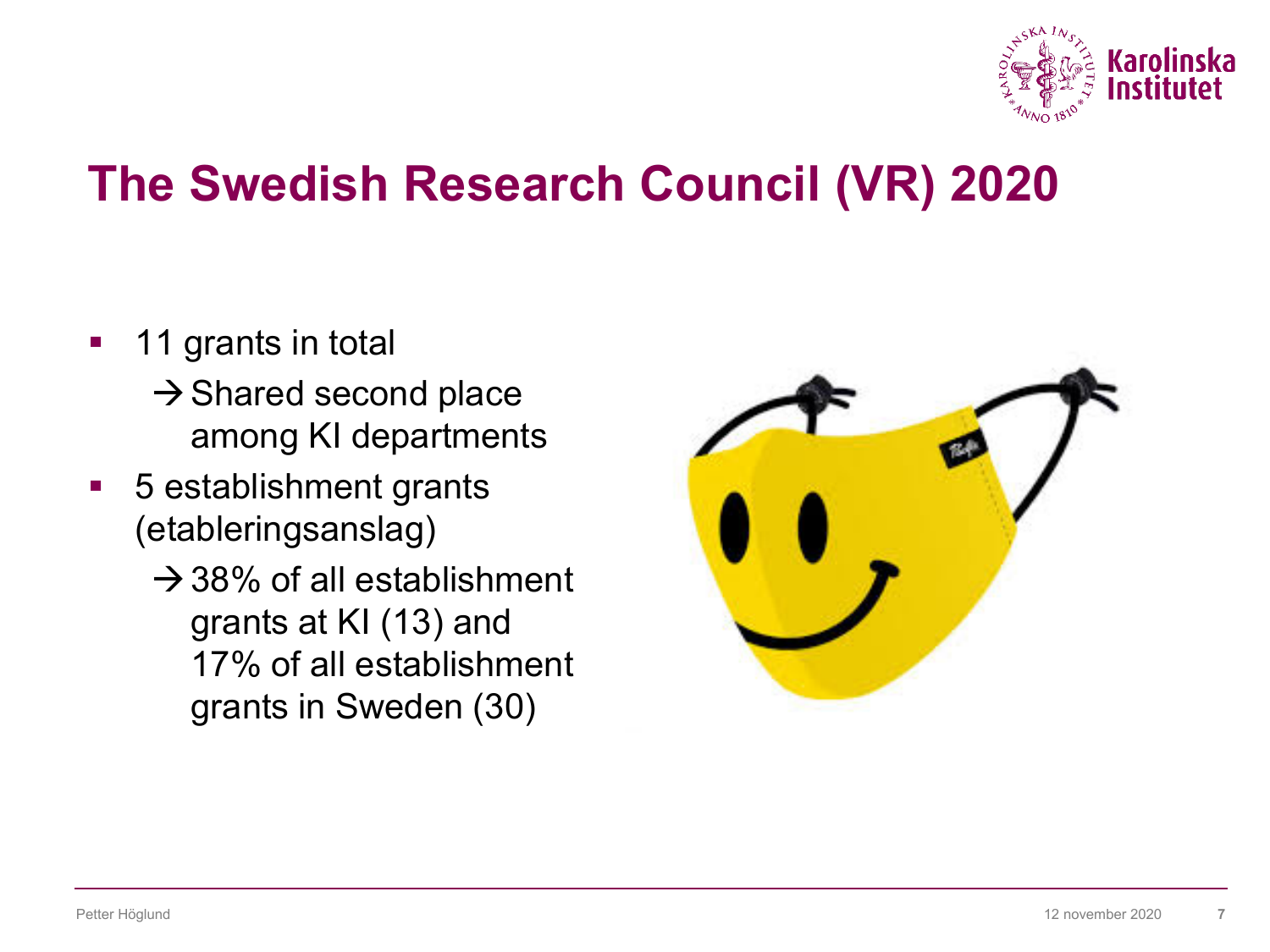#### **Allocation of state funds to MedH based on research activity 2015- 2020**





The prediction for 2021-2023 is based on known information today. With a continuous success in grants, publications and exams, you are all part of our future growth!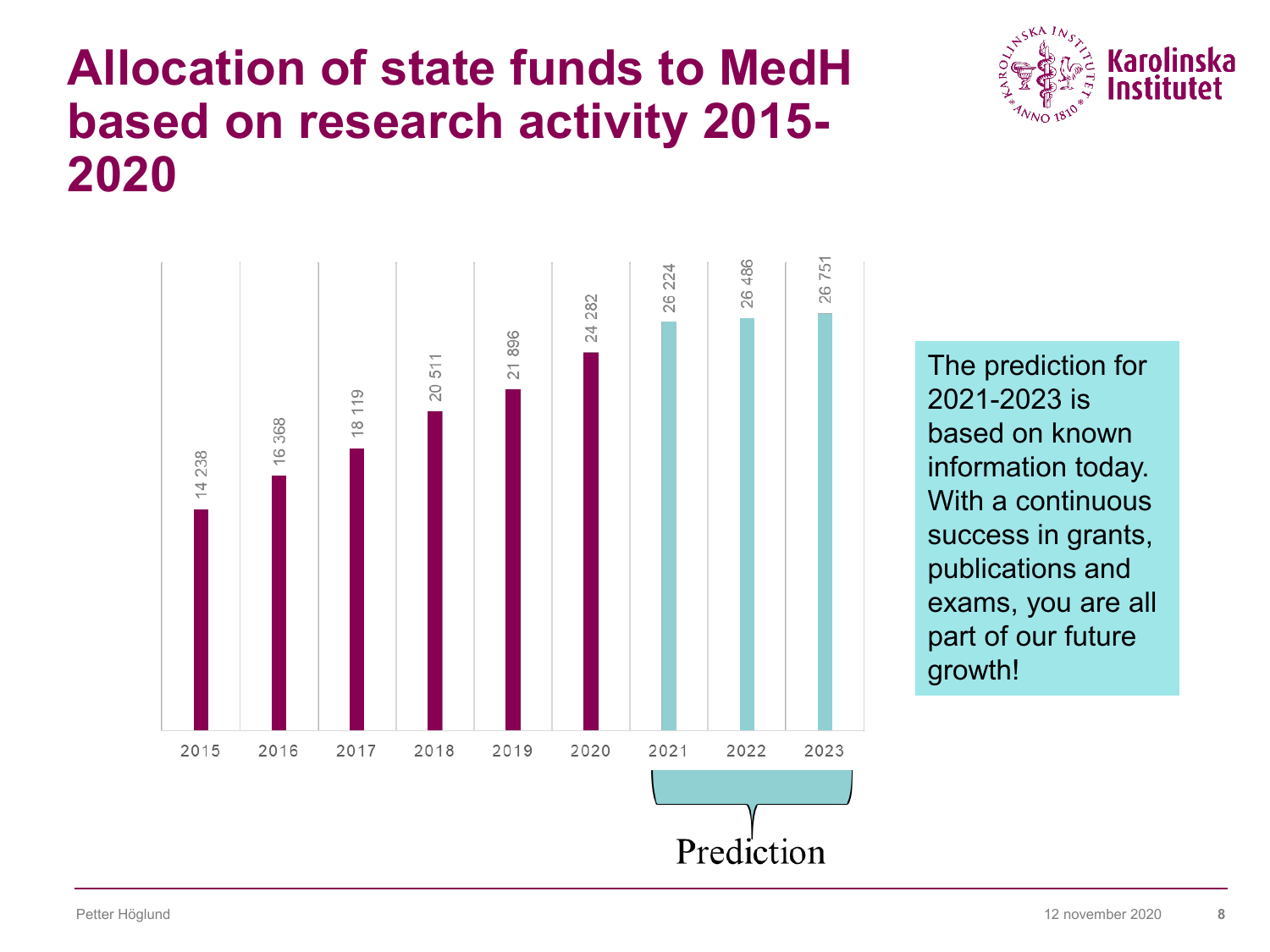

### **MedH – Weaknesses**

- **The department is scattered and interactions between units few**
- **Dureconomy is dominated by external grants**
- Age and gender profile for higher academic positions biased towards older men
- **Few positions oriented towards teaching and pedagogical** aspects poorly considered for professor recruitments
- Overarching goals and visions for the department's development is lacking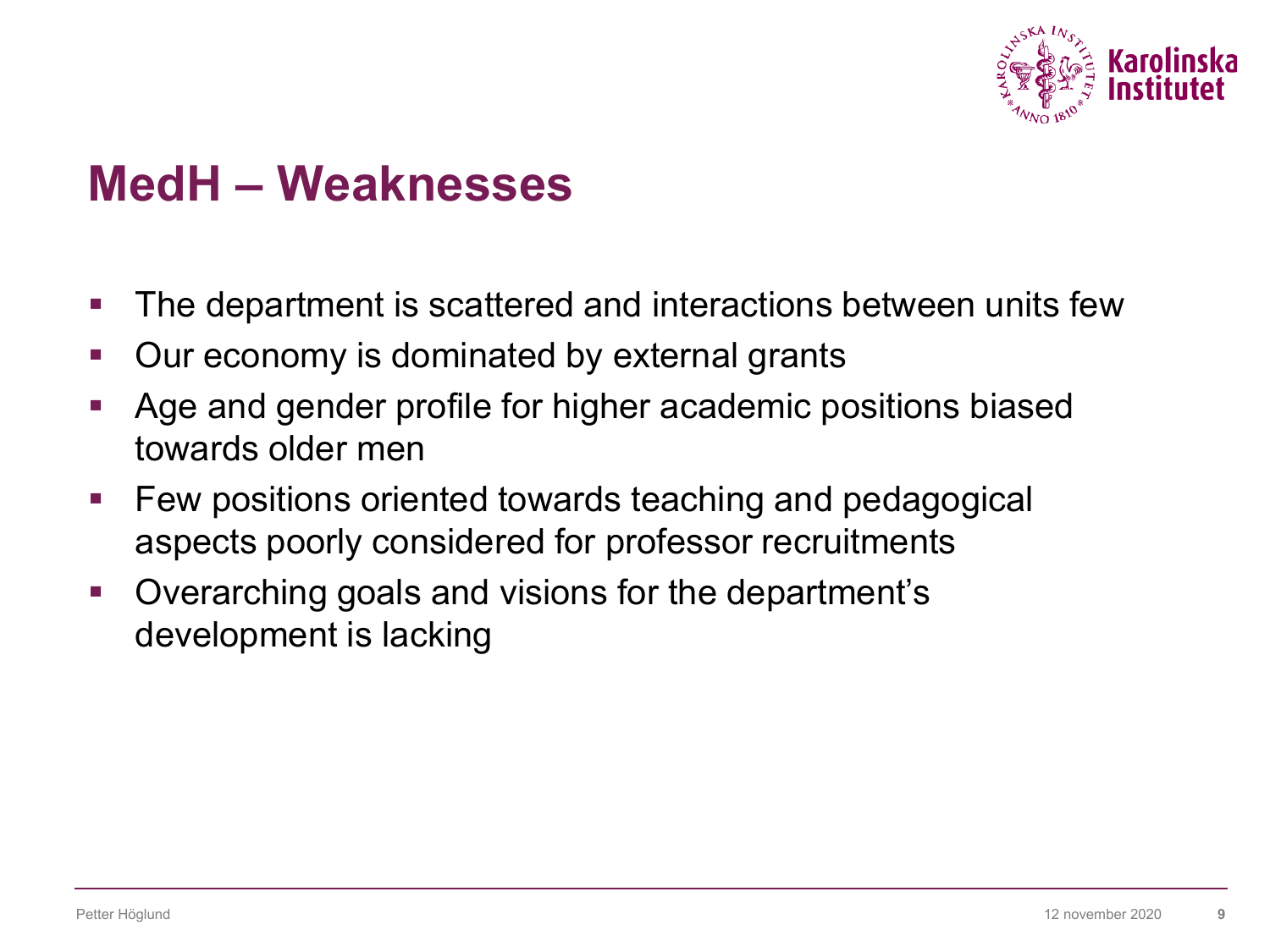

### **MedH – Opportunities**

- Stable finances allows strategic recruitments and infrastructure
- **IMPROVED INTERACTE IN EXAMPLE 10 INCREAT IN THE INTERCT IN THE INTERCT IN INCREDUCT** Interaction of thematic research centers strong enough to attract larger grants
- Excellent core facilities and local initiatives (example: the Covid-19 atlas project) provide new strategic opportunities
- **FICUM** Focus on clinical research allows collaborations with industry
- **-** Collaborations witin KI South give synergies between departments, including UOL (center for teaching and learning), to promote scientific and pedagogical development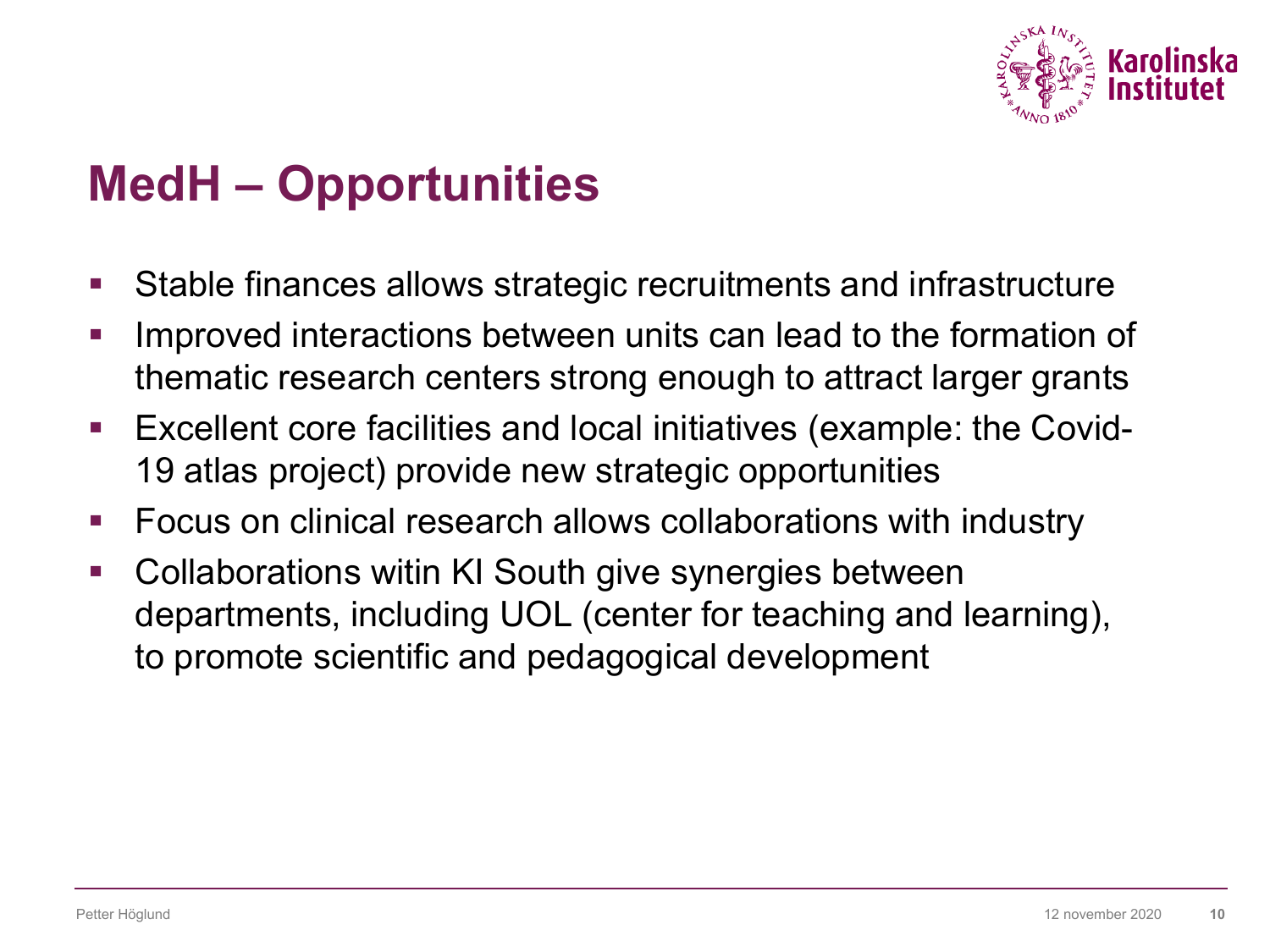

### **MedH – Threats**

- **Theorgourger scientists leave due to lack of career positions**
- **Initially well-funded younger groups cannot secure long-term** financing
- Competition and shortage of time puts stress on group leader, postdocs and students
- **Changes in patient flows challenges clinical research**
- **The new medical curriculuum challenges our established role in** training of medical doctors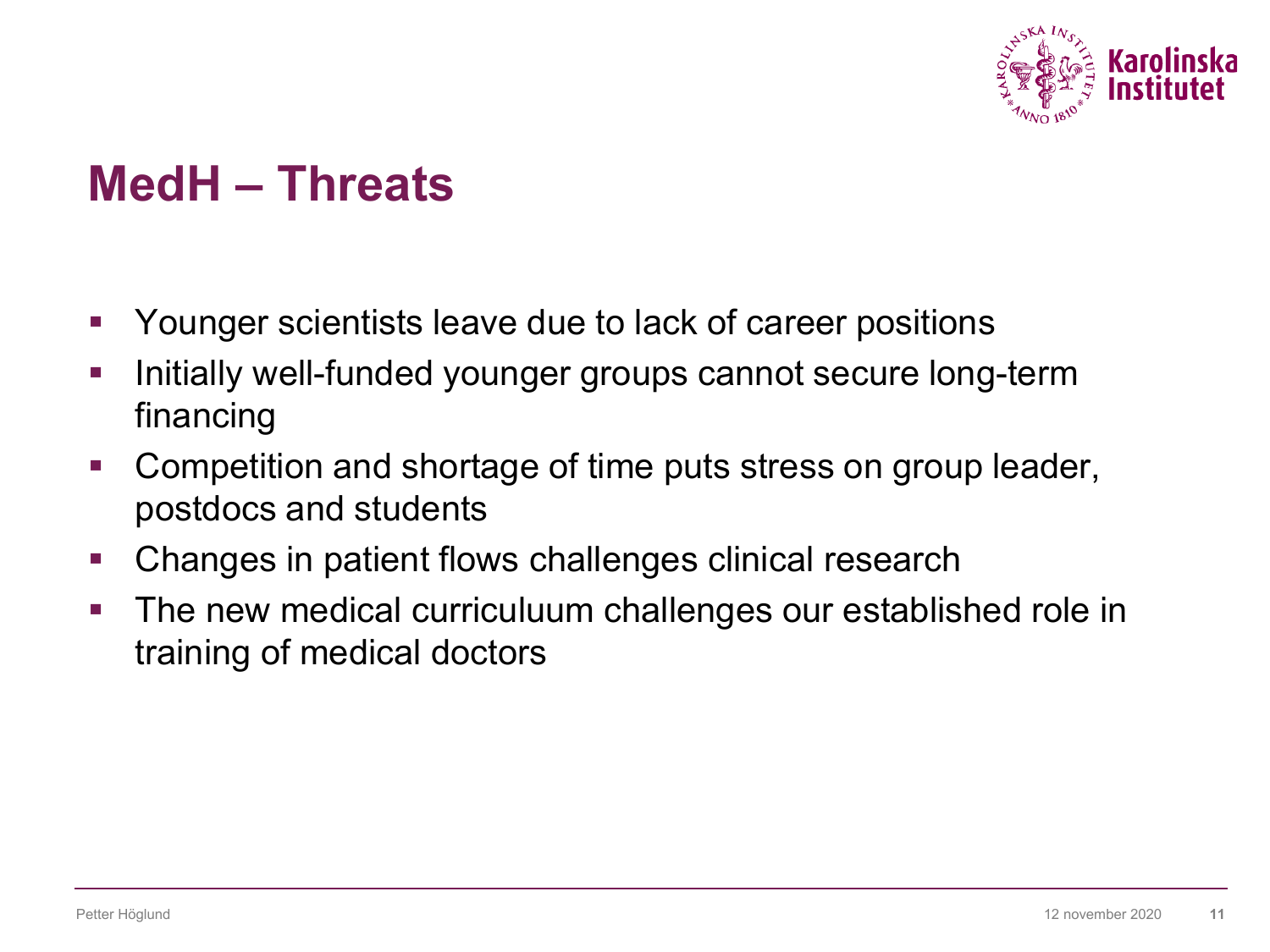

The leadership group's view of our vision:

## **MEDH CREATES TOMORROW'S KNOWLEDGE THROUGH MEDICAL EDUCATION AND RESEARCH AT THE HIGHEST INTERNATIONAL LEVEL**

*What is your view? How can it be improved?*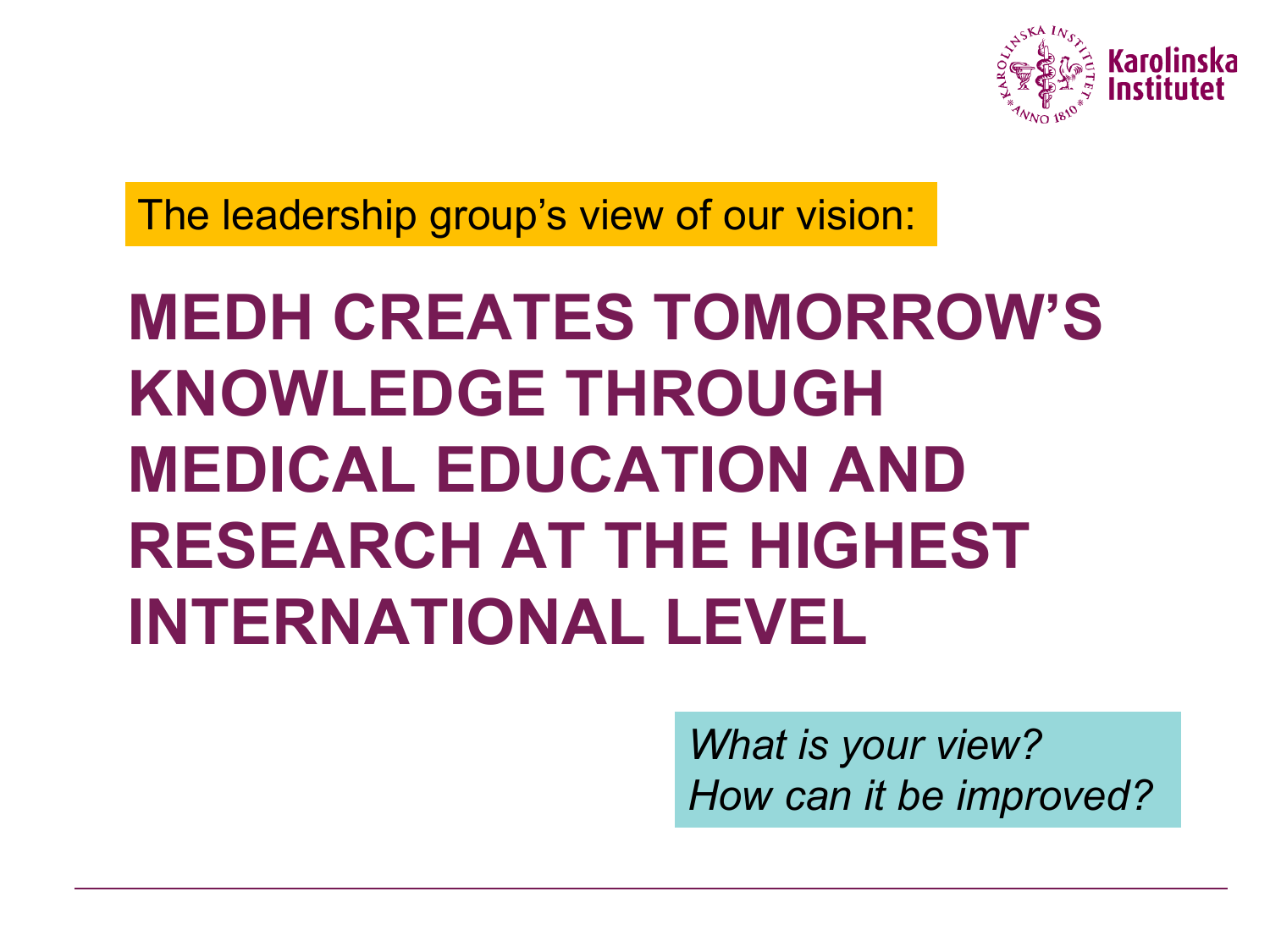#### Karolinska Institutet: Strategy 2030

<https://staff.ki.se/strategy-2030-creating-karolinska-institutets-future-together>

## $\mathsf{E}$ 2

**Creating Karolinska Institutet's**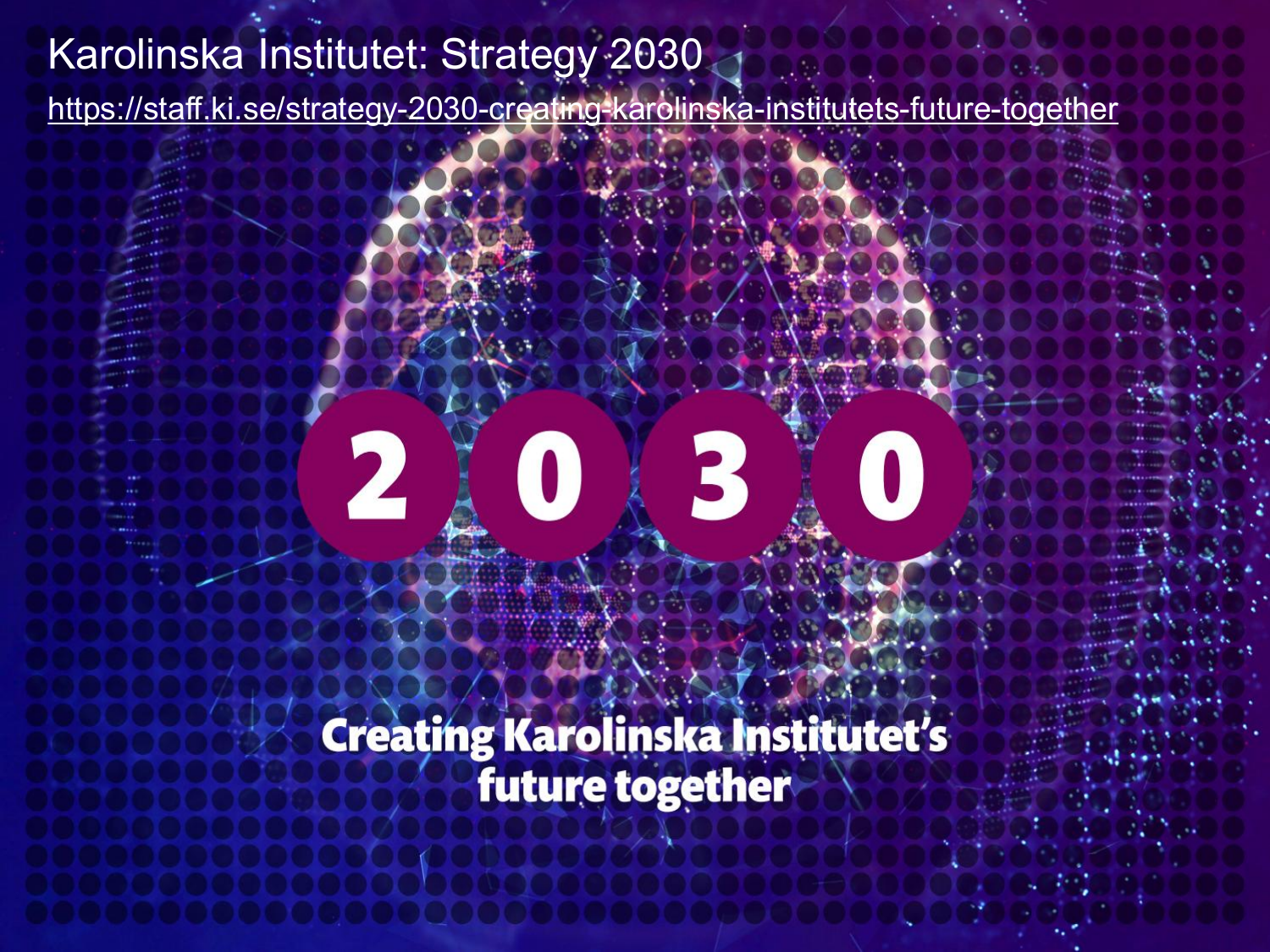

## **MedH 2025: Why do we need our own strategy?**





- 1. A structured way to transform challenges into actions.
- 2. A transparent framework against which activities and decisions can be weighed.
- 3. It defines common goals and ways to reach them.
- 4. It unites the department by promoting inclusion and influence among staff.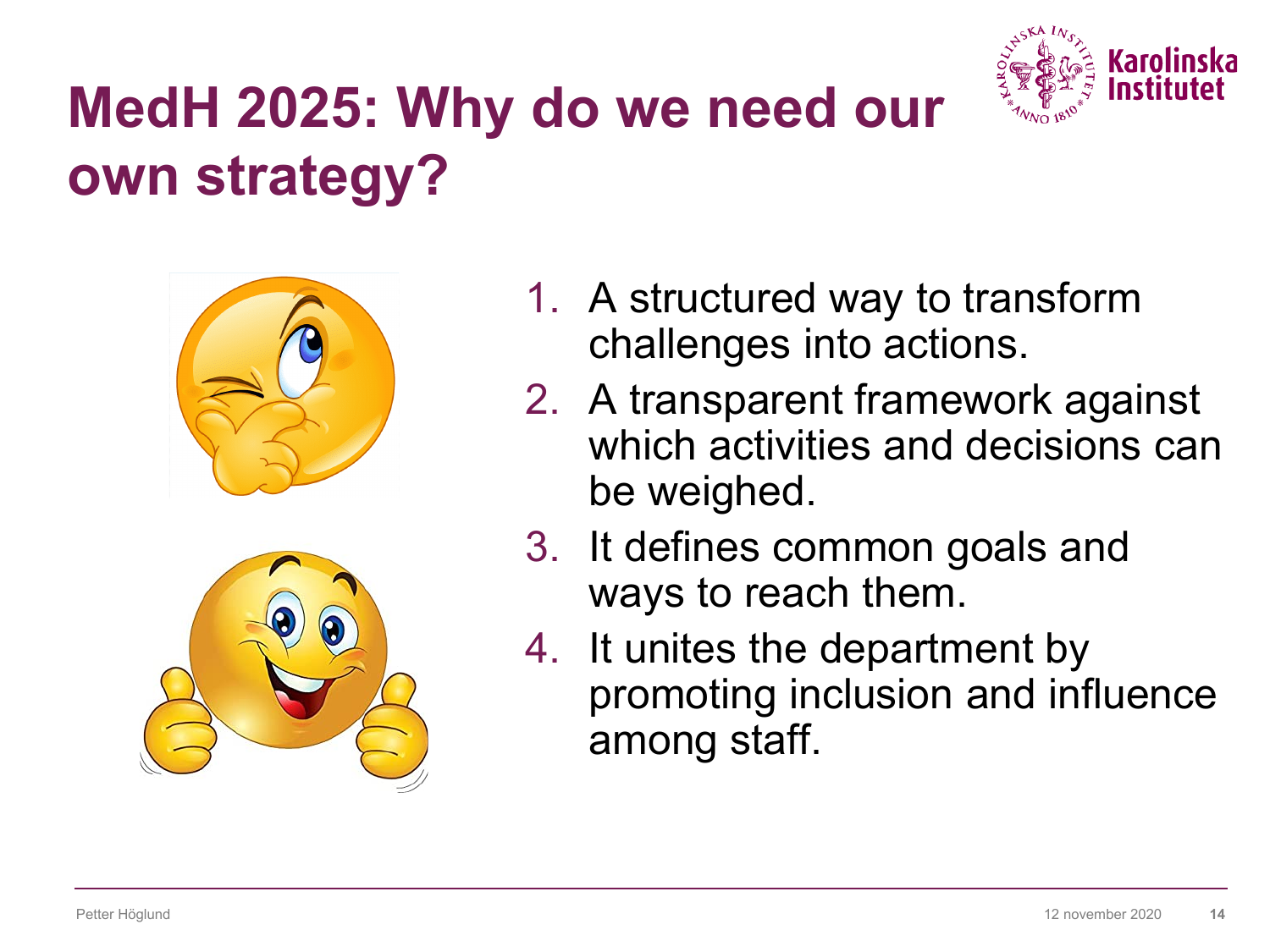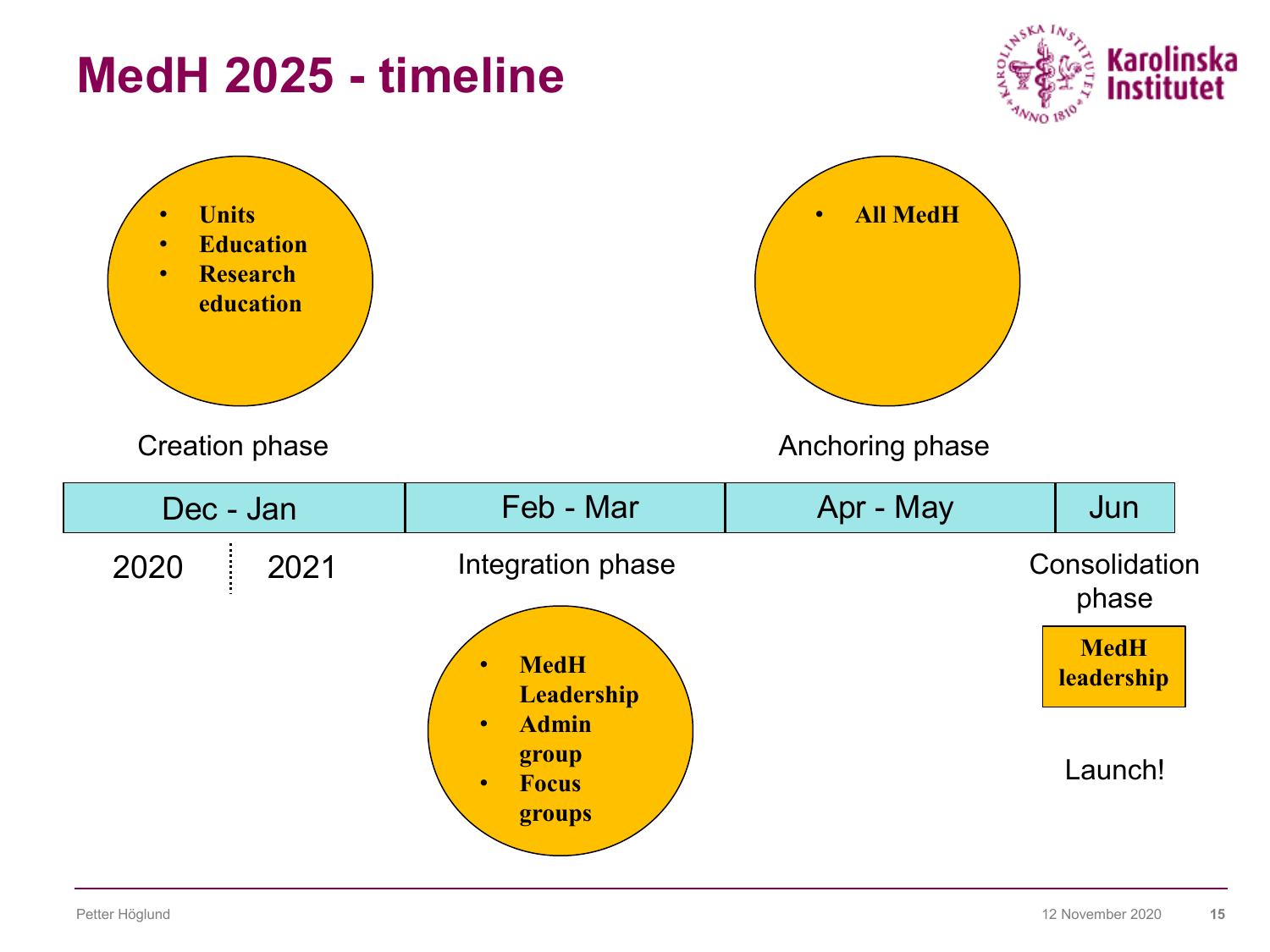#### **Tasks to units for the creation phase:**



- Formulate at least 5 concrete and measurable goals for your unit.
- At least one of your goals should focus on cooperation with other units at MedH and at least one should target education or research education.
- A plan containing at least 10 concrete actions for how your goals should be met until 2025, if needed in cooperation with other units.
- **The actions should be centered around our keywords translational** research and education, accessibility of local resources, inclusion and work environment
- **The process how your coworkers have been included in the work** should be described.
- Suggestion for how the department centrally should contribute to reach the goals should be part of the report.

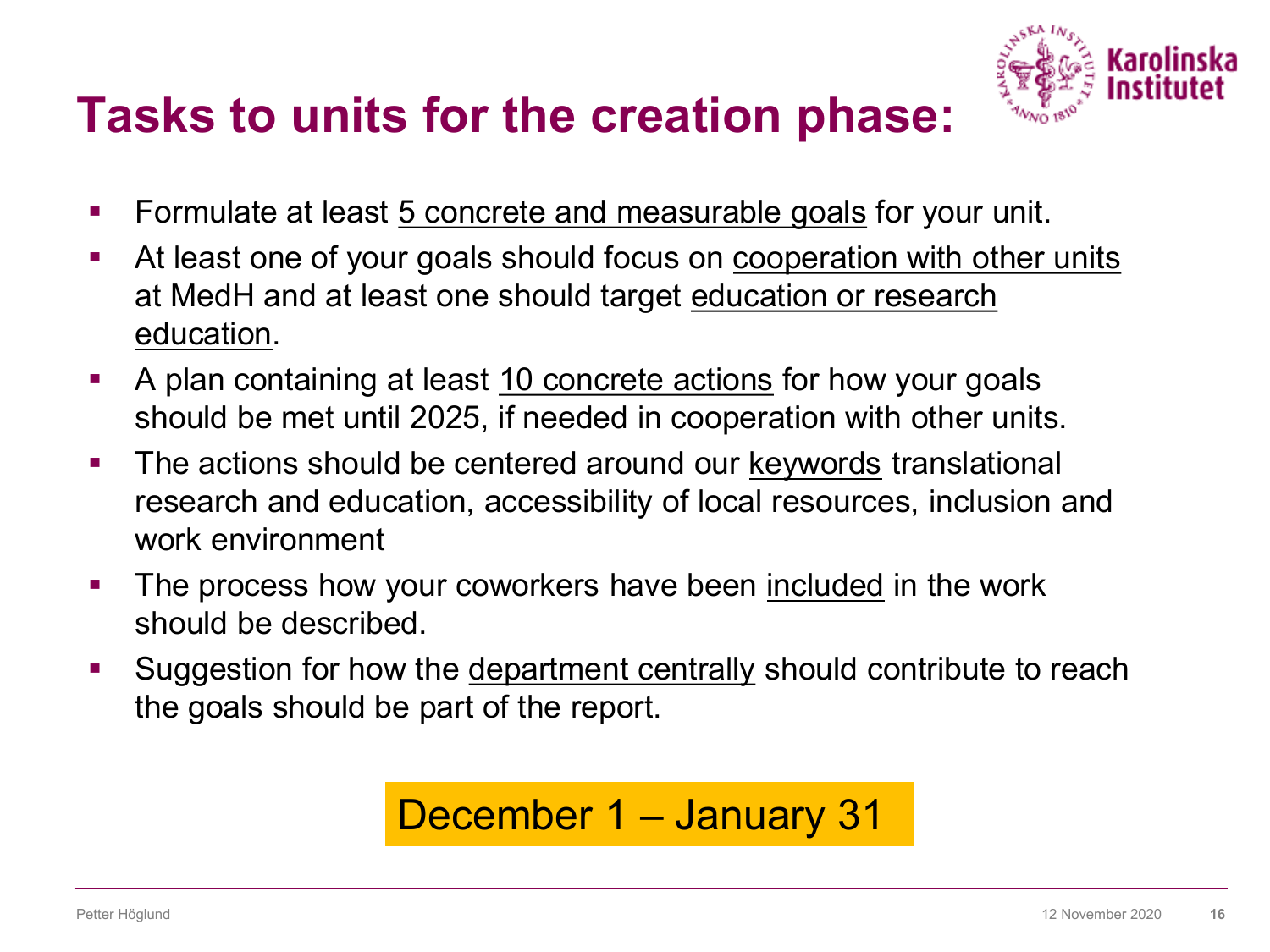

### **MedH 2025: Along the way**

- **Clear indications when phases start and end**
- Regular communication, including e-mail updates from the prefect and larger zoom meetings such as this one
- Creation of focus groups and reference groups when required (other departments, clinical units)
- A kick-off party at the launch!
- Annual follow-ups until 2025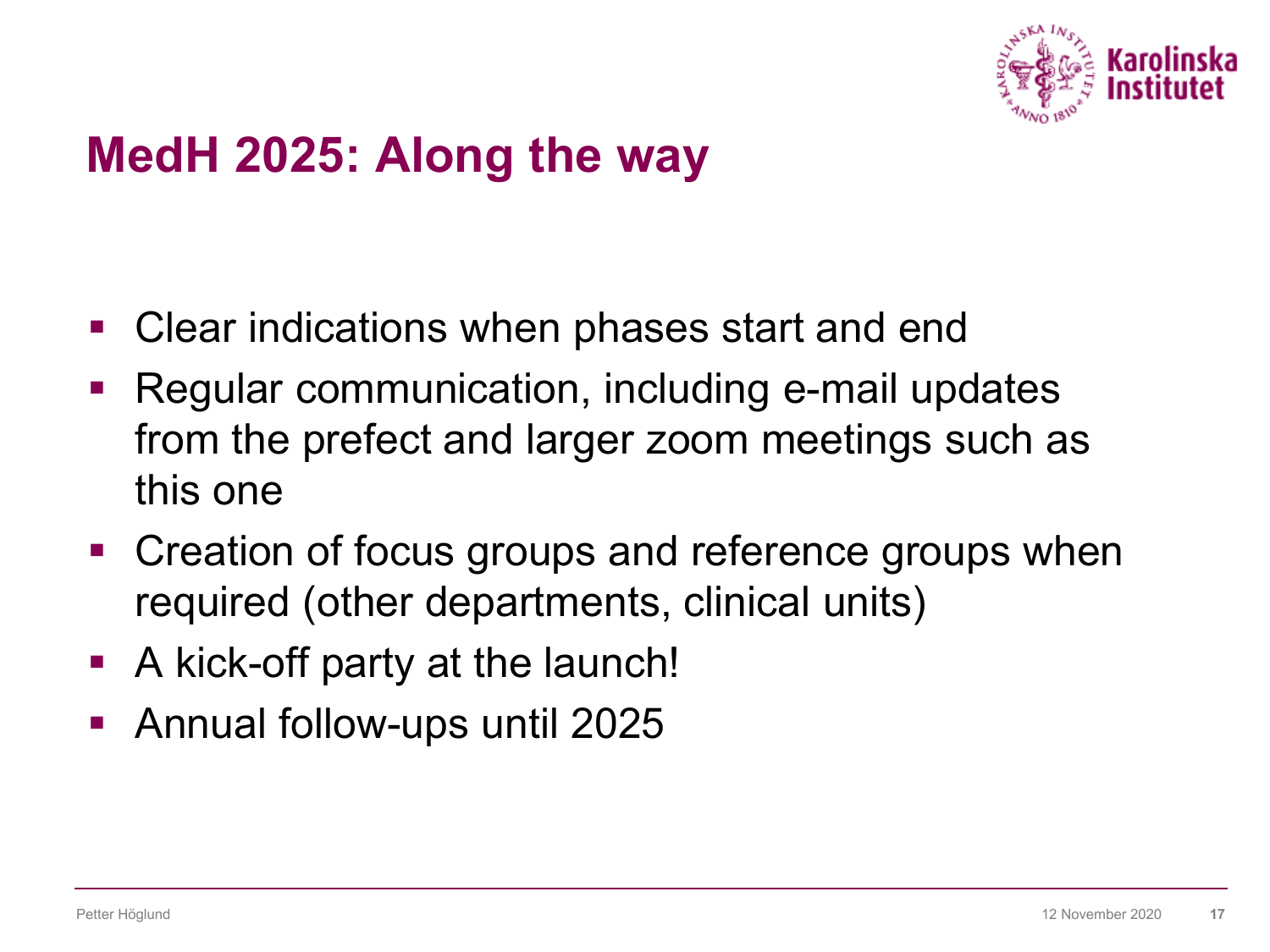



Oh no – another useless group work...  $\odot$ 

Oh great – now I really have a chance to influence my own future!  $\odot$ 



#### I and the leadership group hope for the latter!